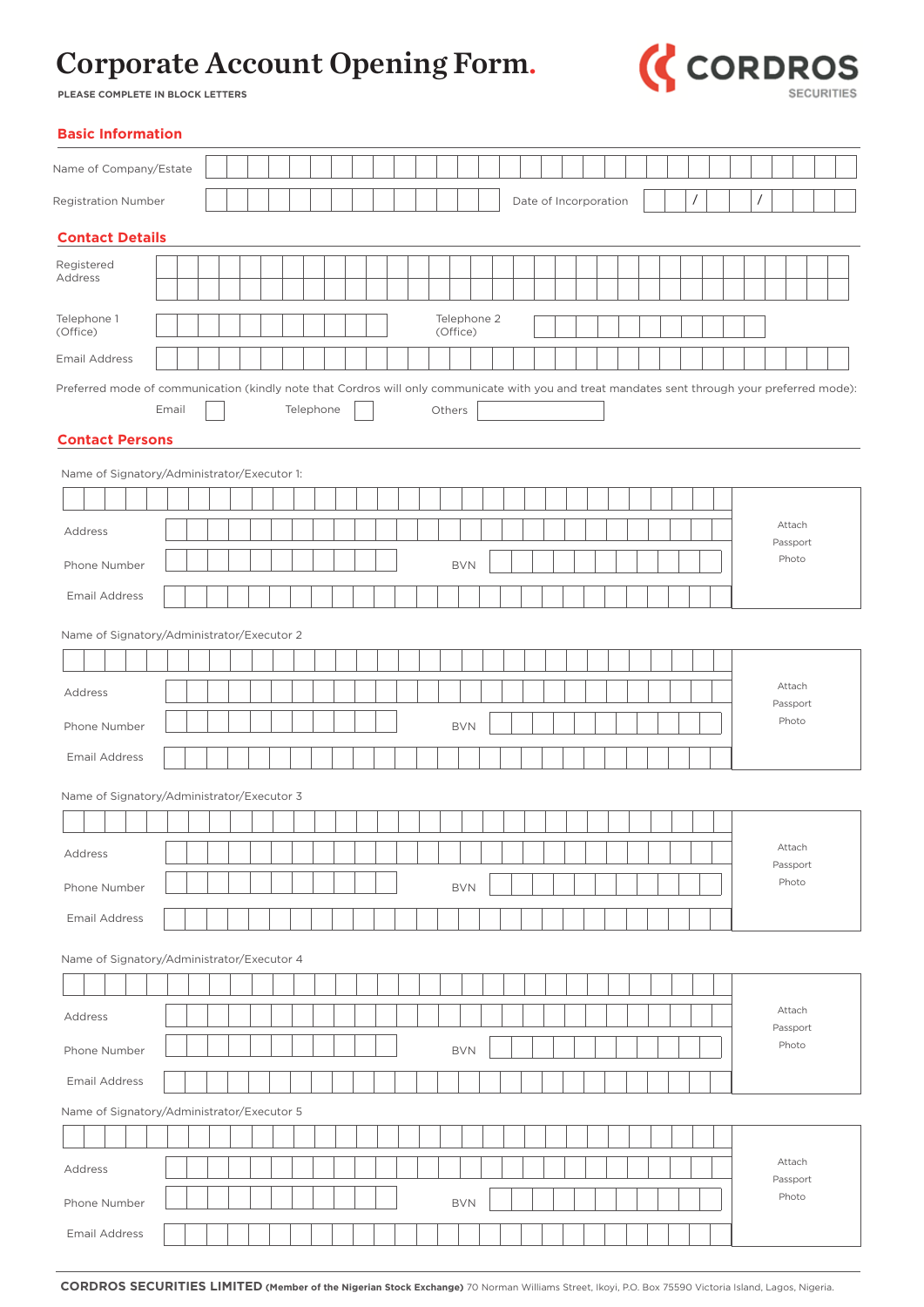

### **PEP Status**

|                             | Do you have a politically exposed person (PEP) or any person affiliated to a PEP on your board? | $Yes$  <br>No I |
|-----------------------------|-------------------------------------------------------------------------------------------------|-----------------|
| If yes, please give details |                                                                                                 |                 |
|                             |                                                                                                 |                 |

Politically Exposed Persons are persons who are or have been (in the past) entrusted with a prominent public function (e.g., Heads of State or Government, Governors, Local Government Chairmen, Senior Politicians, Senior Government Officials, Judicial or Military Officials, Senior Executives of State Owned Corporations, Important Political Party Officials, Members of Royal Families) both in foreign countries and in Nigeria, including their family members or close associates.

### **Investment Details**

| Initial Investment Amount                                                                              |  |  |  |  |  |
|--------------------------------------------------------------------------------------------------------|--|--|--|--|--|
| Fixed income<br>Equity    <br>Services required (please tick as appropriate):                          |  |  |  |  |  |
| Investment discretion (please tick as appropriate):                                                    |  |  |  |  |  |
| Discretionary Management (to provide writtenauthorization clearly stating your investment objectives): |  |  |  |  |  |
| <b>Execution Only Dealing:</b>                                                                         |  |  |  |  |  |
|                                                                                                        |  |  |  |  |  |

Our dealing services has been designed for clients who do not wish to receive investment advice but only give instructions to be executed on their behalf. We will immediately acknowledge receipt of any mandate received from you. In the event that you do not receive an acknowledgement from us, it shall be your responsibility to take necessary steps to ensure that your mandate is received by us.

#### *For Equity Transactions only*

In the event that Cordros is unable to execute your trades fully due to price restrictions, illiquidity of securities or any other reason, you hereby consent that Cordros may perform such acts as it considers necessary to give effect to your instructions, including, but not limited to, executing trades in parts without prior notice to you.

### **Bank Details (Proceeds Will Only Be Transferred To An Account Listed On This Form)**

|                       | BVN Number to be provided for all signatories to this account) |
|-----------------------|----------------------------------------------------------------|
| Bank 1 (Main Account) | <b>Account Number</b>                                          |
| <b>Account Name</b>   |                                                                |
|                       |                                                                |
| Bank 2                | <b>Account Number</b>                                          |
| Account Name          |                                                                |
|                       |                                                                |
| Bank 3                | <b>Account Number</b>                                          |
| <b>Account Name</b>   |                                                                |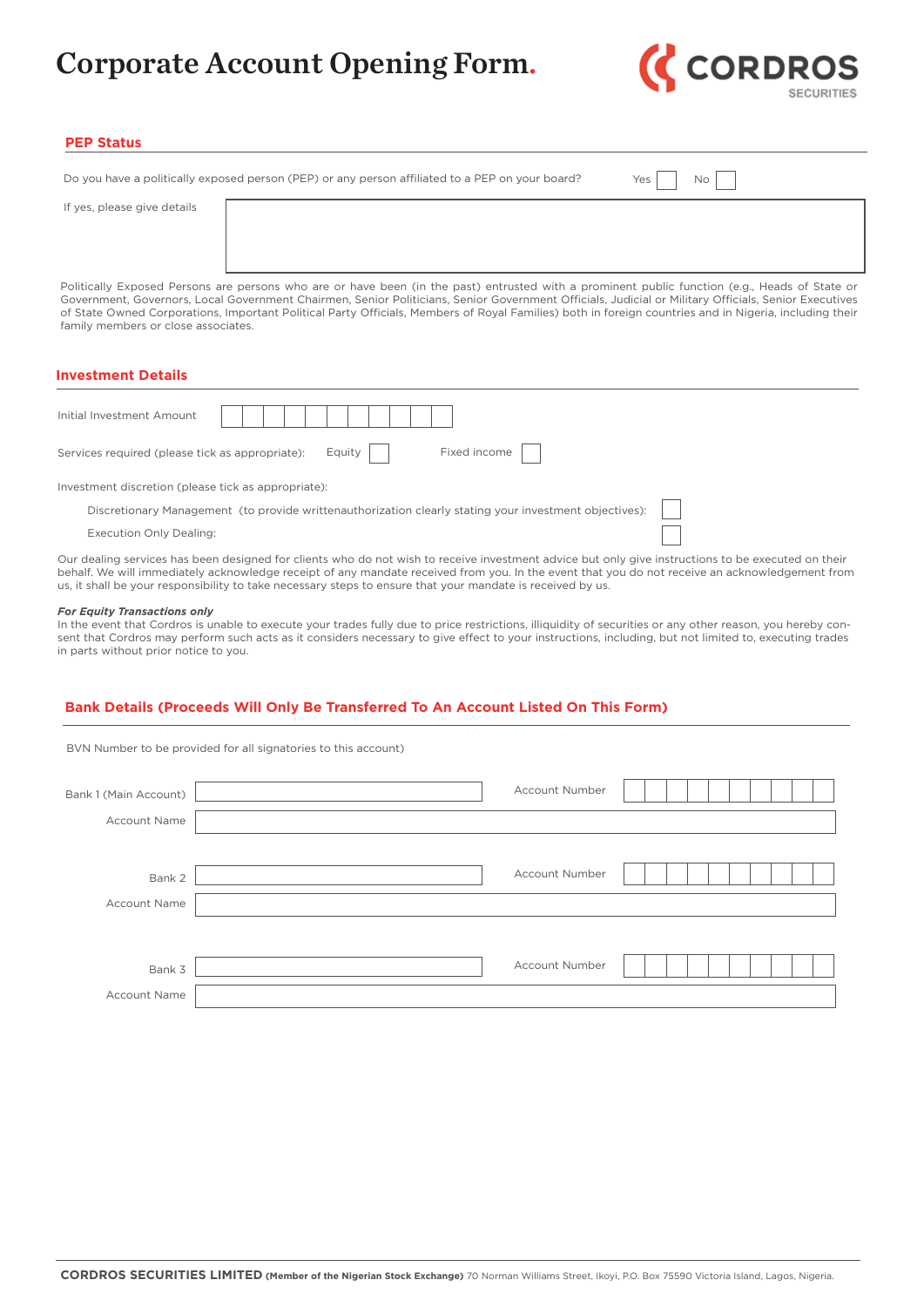

### **Signature Mandate**

Please state the company's authorized signature mandate: (E.g. A and B to sign, either of the signatories, all signatories…)

| SIGNATORY'S NAME | DESIGNATION | SPECIMEN SIGNATURE | SIGNATORY DESCRIPTION<br>(i.e. A, B, C or D) |
|------------------|-------------|--------------------|----------------------------------------------|
|                  |             |                    |                                              |
|                  |             |                    |                                              |
|                  |             |                    |                                              |
|                  |             |                    |                                              |
|                  |             |                    |                                              |
|                  |             |                    |                                              |
|                  |             |                    |                                              |
|                  |             |                    |                                              |
|                  |             |                    |                                              |
|                  |             |                    |                                              |
|                  |             |                    |                                              |

**AUTHORIZED SIGNATORY AUTHORIZED SIGNATORY**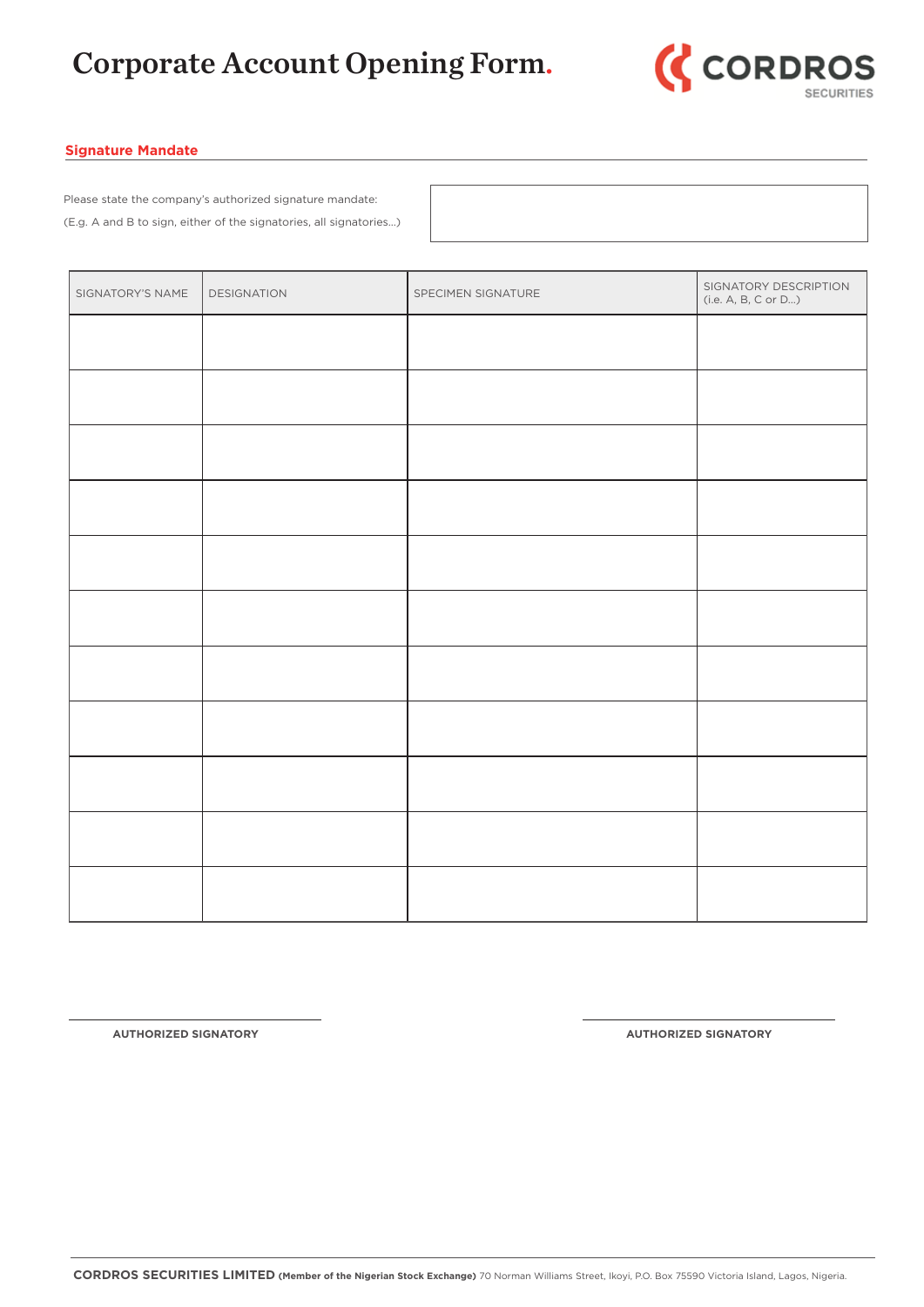

### **Risk Disclosure Statement and Customer Agreement Declaration (Equity Transactions Only)**

- This document has been drafted in compliance with rules & regulations of the Nigerian Stock Exchange (NSE) rules and regulations governing dealing members. The statement contained herein is not intended to disclose an exhaustive list of all the risks and other significant aspects of trading in the Nigerian Capital Market.
- There are varying degrees of risk for different market instruments; hence you should not make any investment in the capital market unless you fully understand the nature and the extent of the risks involved. You are advised to carefully consider if an investment is appropriate for you in light of your experience, investment objectives, financial resources and all other conditions.
- For investments relating to securities, an investor is at risk of losing 100% of his/her investment. The prices of securities fluctuate, sometimes drastically. Due to such fluctuation, the value of a security may be become insignificant and it is likely that losses may be incurred rather than profit as a result of buying and selling securities. Fluctuations in currency rates where there is a need to convert from a currency denomination to another, may affect profit or loss in foreign currency denominated transactions. Transactions in other markets within and outside the country may also expose you to additional risks. Such markets may offer different or diminished investor protection as they operate under different rules and regulations from that which the Nigerian capital market operates under.
- You are further advised to seek proper clarification of all fees, commissions and charges to be incurred before issuing a trading instruction. The total sum of all fees, commissions and charges will affect your net profit (if any) or increase your loss. Should you feel the need to make any enquiries about the likely risks associated with an intended investment, please feel free to speak with any of our Client Relationship Managers or the account officer assigned to you.
- I/We confirm that I/We have read and understood the content of this Risk Disclosure Statement and any question(s) I/We have in relation thereto have been responded to by Cordros Capital Limited, to my/our satisfaction:

**AUTHORIZED SIGNATORY AUTHORIZED SIGNATORY**

### **Email Indemnity (All Clients)**

You hereby consent to the use of electronic communication (which includes communication by email or telephone or facsimile). By this consent, you unequivocally agree that instructions transmitted by electronic communication be binding for all purposes, including for purposes of evidence. You irrevocably undertake and warrant that you shall not make any demand or claim, or institute any action against Cordros should you suffer any loss or liability as a result of your consent to the use of electronic communication. You agree to indemnify and hold Cordros harmless against all claims, demands, actions and proceedings which may be made or instituted against Cordros; and all liabilities, losses, damages which may be suffered by Cordros in connection with, or arising as a result of your consent to electronic communication or Cordros' reliance on electronic communication issued from your email account or other electronic communication account indicated herein or subsequently communicated to Cordros by you or your nominated investment adviser or any other person you authorize to manage your account.

You acknowledge that there are certain risks associated with conveying instructions via electronic means, including, but not limited to the risk of delay, non-receipt (due to technical malfunction, disruption, connectivity issues, etc. of your system or Cordros' system or any other reason), third party interception/interference, data corruption, etc., and hereby fully waive, discharge and indemnify Cordros in respect of any loss or damages resulting from any of the risks identified above/from the use of electronic communication with respect to your account.

**AUTHORIZED SIGNATORY AUTHORIZED SIGNATORY**

#### **Terms and Conditions**

- Our offices are open for business between the hours of 8.00 a.m. and 5.00 p.m. (7.00 16.00Hrs GMT) on each day that is designated a Business Day in Nigeria ("Business Day").
- Clients' instructions and mandates should be sent via e-mail to the account officers assigned to the client or any other email address designated for that purpose from time to time with sales@Cordros.com in copy
- The daily transaction deadline for the receipt of securities mandates and / or amendments from clients is 9.00am (8.00Hrs GMT) of the Business Day on which such Mandate is to be executed.
- Mandates/amendments to mandates received after the deadline specified in (3) above on any Business Day will be executed, latest, on the next business day after such receipt.
- Mandates/amendments to mandates received on a day that is not a Business Day will be deemed to have been received on the Business Day immediately following the day of actual receipt.
- Where a Mandate is a Purchase instruction, it can only be processed if sufficient cleared funds are available to execute such an instruction. • Where a purchase mandate is dependent on the sales proceeds of existing stocks, the purchase mandate will not be executed until the
- sales transaction has been executed. The sale mandate will be executed even if the stocks to purchase are not available.
- Cordros acts as an execution-only stockbrokers and not financial advisors. Consequently, we will only execute your BUY and SELL mandates on the floor of The Nigerian Stock Exchange.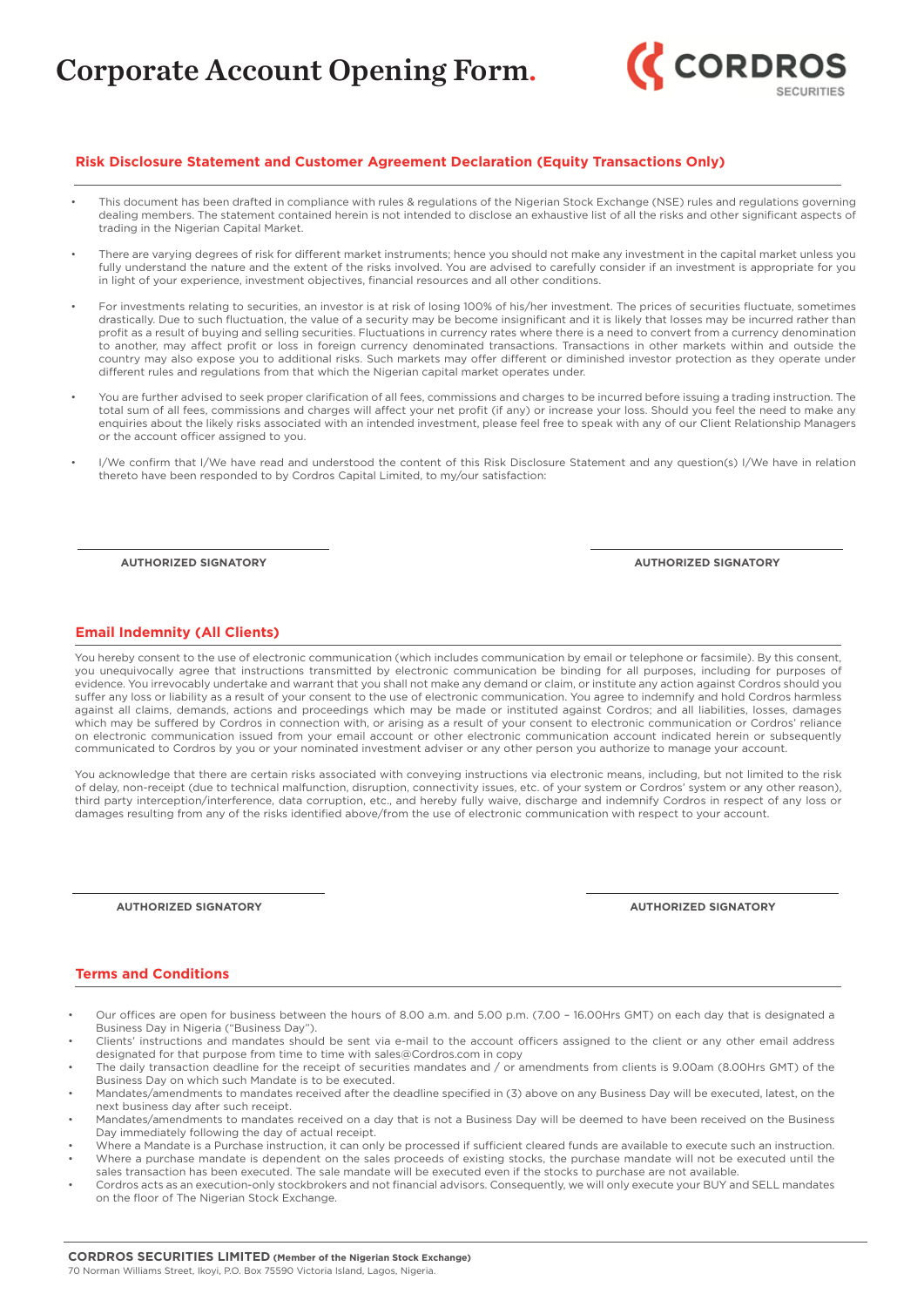

- Cordros executes transactions based on the ruling market prices of stocks on The Nigerian Stock Exchange and based on the Price Limit (if any) set by the client and provided it is achievable on the trading day.
- Cordros executes mandates on a best efforts basis only. It is therefore unable to guarantee that a mandate will be executed on a particular day even where such mandate indicates that the relevant transaction is to be effected at "market price".
- Mandates can be accepted both in the standard format provided by Cordros and in any other format provided it shows the Name of Client, CSCS A/c Number, Date of Order, Name of the Stock, Units of stocks to be purchased and Price Limit (if any otherwise Market Price applies). • All mandates are assumed to be "Day Order" unless otherwise stated as "Good-Till-Cancelled", "Limit Order" or "Buy-on-Open" order.

• Buy and sell mandates can only indicate a single price for a stock and not a range of prices.

- For some of our services, e.g. Fixed Income/Money Market investments, you agree that in executing mandates, we may act through a third party of our choice and utilize other third party custodial services.
- Cordros shall not be responsible and hereby disclaims all liabilities, including liability for all and any actual or contingent losses, liabilities, damages and costs (including, without limitation, legal costs) and any expenses of any nature whatsoever, which you or anyone claiming through you may suffer or incur as a result of or in connection with any instruction given by you or any person authorized by you, whether or not such person(s) acted beyond the scope of their mandate from you in giving the instruction. In no event shall Cordros be liable to you for any indirect or consequential loss or for any loss occasioned by the act or omission of any third party.
- The Client undertakes to carefully peruse and consider all statements rendered and forthwith advise Cordros within 7 (seven) days, in writing, if there is anything contained in such a statement that is not understood or that is believed to be incorrect.
- The Client agrees to pay fees and commissions in accordance with Cordros' fees and commissions schedule which is subject to change from time to time at Cordros' discretion. Fees and commissions, including markups or markdowns on principal transactions will be included with the purchase price of, or deducted from the sales proceeds of securities purchased or sold in the case of Equity Trading / Dealing Services. • The Client agrees that its account shall be deducted for all expenses related to managing the assets in its account including but not limited
- to statutory fees, transfer fees and redemption fees. • The Client agrees to keep confidential any information about Cordros and regarding Cordros advices and trading practices. Cordros in turn
- agrees not to divulge my / our information to any third party except as required for conducting their duties and as may be required by law. • Cordros reserves the right to record any telephone conversations between yourself and any member of our staff and you acknowledge that this is in line with international best practice and shall be done solely for the purpose of resolving any disputes which may arise concerning telephone advice or instructions.
- The Client agrees that Cordros may, at any time without notice, notwithstanding any settlement of account or other matter whatsoever, combine or consolidate all or any of its existing account(s) opened in the company name or name(s) of agent(s), trustee(s), executor(s), successor(s) in title and assigns, and set off, appropriate or transfer any sum(s) standing to the credit of any of such accounts towards satisfaction of any liabilities be it present or future, actual or contingent, primary or collateral and several or joint.
- If for any reason Cordros authorizes the execution of the Client's mandate when at the material time the account does not have sufficient funds to accommodate the value of the transaction, (and the said account is thereby thrown into debit) the Client agrees that an overdraft position is thereby created and interest will be charged for the number of days the account remains unfunded.
- The Client agrees that all its transactions are subject to the provisions of the Money Laundering (Prohibition) Act 2011 of the Federal Republic of Nigeria and hereby agrees to carry out his / her responsibilities under the Act. Furthermore, the Client agrees that Cordros is required by regulation to report all suspicious transactions to the relevant regulatory bodies.
- The Client agrees that payments of proceeds of investments from his / her account shall only be made to the client using only the account details provided herein. No third party payments shall be instructed as Cordros is not obligated to honor such requests.
- All deposits into Cordros' account on behalf of a Client shall be made directly from the Client's bank account. Funds deposited by third parties shall not be honored by Cordros and the Client agrees that such funds will be returned to the source account less applicable bank charges.
- In the unlikely event that the client is dissatisfied with our services, the client is to bring such dissatisfaction to our attention. Please visit our website www.Cordros.com to read our policy on handling complaints from clients.
- This relationship may be terminated by either party with or without cause upon 3 (three) days written notice given to the other party, effective 48 hours after receipt of such notice by the addressee provided there are no outstanding issues or transactions to be settled on the client's account, or such later date as may be specified in such notice. The Client acknowledges that upon receipt by Cordros of its notice of termination, Cordros shall complete any outstanding obligations and commitments made on its behalf. The Client acknowledges and agrees that due to processing time needed to disengage service (s) on its account after notice of termination is received; further transactions in its account may be made by Cordros.
- In the event of bankruptcy or liquidation, Cordros' authority to continue to act on behalf of the Client account shall continue until such time as Cordros is notified in writing of termination due to bankruptcy or liquidation by the legal representative, receiver or liquidator of the Client.
- Cordros shall not be liable for any delay in performance attributable to a cause beyond its reasonable control, and it is agreed that force majeure shall mean acts of nature such as earthquake, floods, tornadoes, fire; actions or inaction of government; war, civil disturbance, insurrection, vandalism, sabotage; strikes or other industrial disputes; exchange or market rulings; any act neglect or default of the other Party, or any cause outside Cordros' reasonable control.
- The client declares that he/she is the sole beneficial owner(s)1 of the funds/assets to be deposited with Cordros
- The interpretation, construction and performance of this agreement shall be governed in accordance with the laws of the Federal Republic of Nigeria.
- The Client hereby acknowledges that the funds and source of such funds are legitimate and not directly or indirectly the proceeds of any unlawful activity.
- The client also agrees to be bound by any review, changes or amendments made to the terms and conditions stated in this document, which may occur from time to time. Provided the client receives written notification of such changes via the client's agreed means of communication
- The client agrees that all documents provided are valid and authentic and Cordros is authorized to verify any or all of the information provided by the client.

Kindly confirm that you have read and agree to be bound by the above - mentioned terms and conditions by appending your name, signature and date in the confirmation section below.

**AUTHORIZED SIGNATORY AUTHORIZED SIGNATORY**